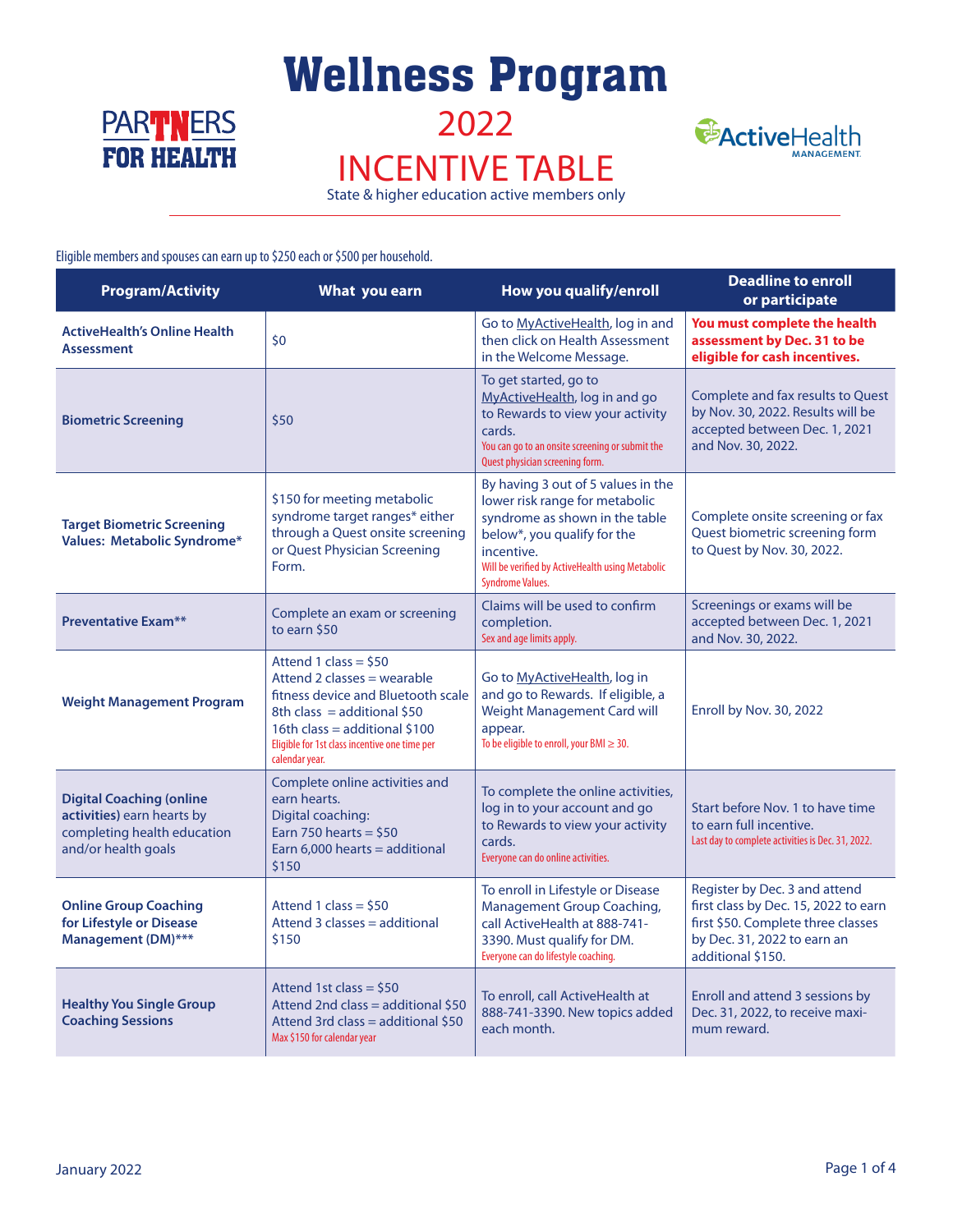



## 2022 INCENTIVE TABLE State & higher education active members only



Eligible members and spouses can earn up to \$250 each or \$500 per household.

| <b>Program/Activity</b>                                                          | What you earn                                                                                           | How you qualify/enroll                                                                                                                                            | <b>Deadline to enroll</b><br>or participate                                                                                                                                                                                                                                                    |
|----------------------------------------------------------------------------------|---------------------------------------------------------------------------------------------------------|-------------------------------------------------------------------------------------------------------------------------------------------------------------------|------------------------------------------------------------------------------------------------------------------------------------------------------------------------------------------------------------------------------------------------------------------------------------------------|
| <b>Telephonic Coaching: lifestyle</b><br>coach or disease management<br>nurse*** | First Call = $$50$<br>Third Call = additional $$150$<br>Note: Calls must be at least three weeks apart. | To enroll, call ActiveHealth at 888-<br>741-3390.                                                                                                                 | Start series of 3 calls by Nov.<br>16, 2022 to allow for 3 weeks<br>between calls. Final deadline is<br>Dec. 31, 2022.                                                                                                                                                                         |
| <b>Telephonic Coaching for</b><br><b>Tobacco Cessation</b>                       | First call = $$50$<br>Third call = additional $$150$                                                    | To enroll, call ActiveHealth at 888-<br>741-3390.                                                                                                                 | Must start series of 3 calls by Nov.<br>16, 2022 to allow for 3 weeks<br>between calls. Final deadline is<br>Dec. 31, 2022.                                                                                                                                                                    |
| <b>Online Group Coaching for</b><br><b>Tobacco Cessation</b>                     | Attend 1 class = $$50$<br>Attend 3 classes = additional<br>\$150                                        | To enroll, call ActiveHealth at 888-<br>741-3390.                                                                                                                 | Register by Dec. 3 and attend first<br>class by Dec. 15, 2022 to allow<br>for 3 weeks between calls. Final<br>deadline is Dec. 31, 2022.                                                                                                                                                       |
| <b>Quarterly Wellness Challenges</b>                                             | \$25 per completed challenge -<br>earn up to \$100                                                      | To enroll in a quarterly challenge,<br>log in to your MyActiveHealth<br>account and go to Rewards to<br>view your activity cards.<br>Everyone can do a challenge. | Complete a themed challenge<br>in your MyActiveHealth account<br>during the below dates to earn<br>the incentive(s).<br>Challenge 1: Between Jan.<br>1-March 31<br>Challenge 2: Between April<br>1-June 30<br>Challenge 3: Between July 1-Sep.<br>30<br>Challenge 4: Between Oct. 1-Dec.<br>31 |
| <b>Case Management****</b>                                                       | Participation = $$150$                                                                                  | Member will be contacted by<br><b>BlueCross BlueShield or Cigna to</b><br>enroll.                                                                                 | Complete by Dec. 31, 2022                                                                                                                                                                                                                                                                      |
| <b>Take Charge at Work</b>                                                       | <b>Complete Take Charge at Work</b><br>engagement activity = $$150$                                     | Go to the Here4TN website to see<br>if you're eligible for the program.                                                                                           | Deadline to participate is Dec. 31,<br>2022                                                                                                                                                                                                                                                    |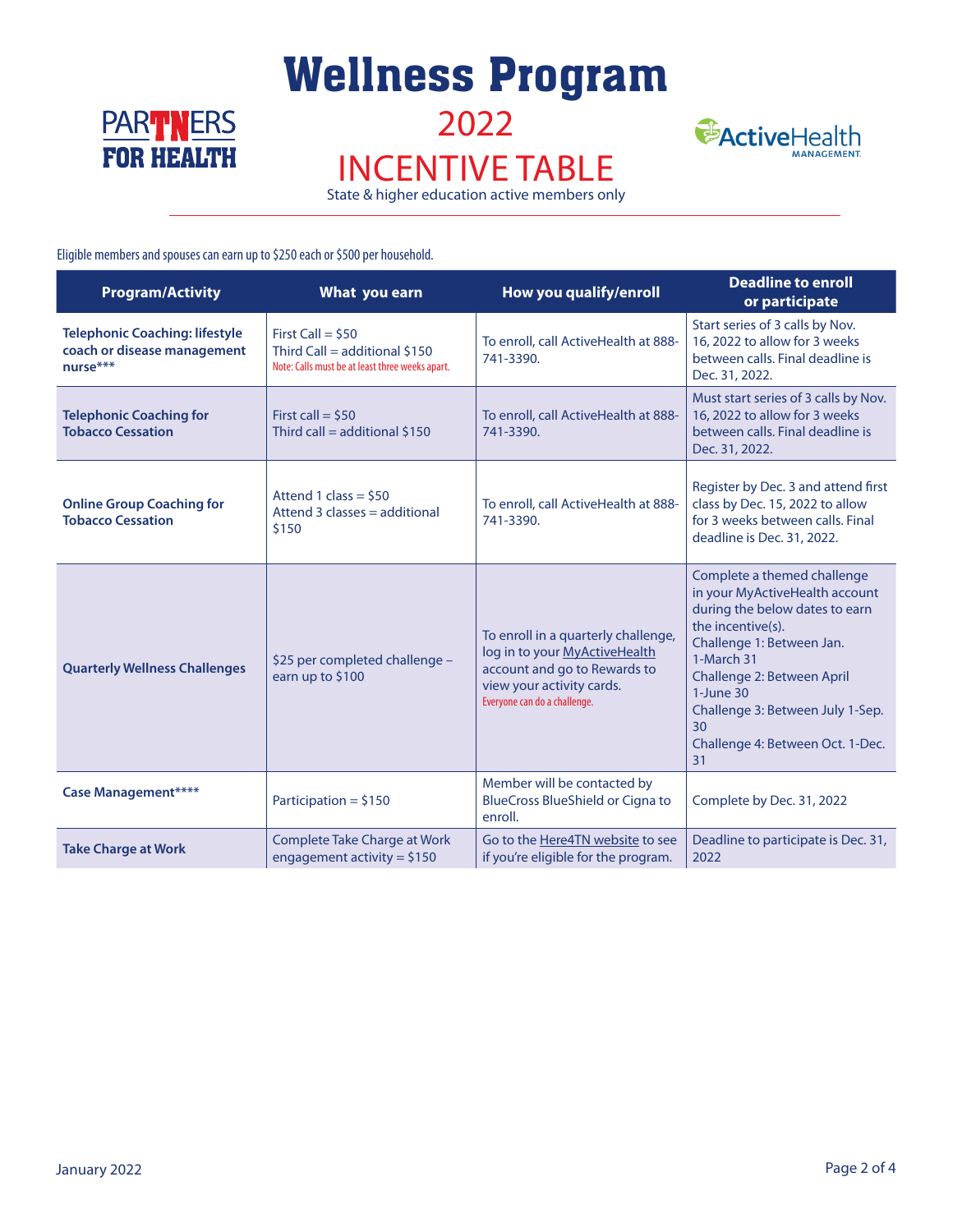

Eligible members and spouses can earn up to \$250 each or \$500 per household. The funds are provided to your employer, who deposits them into the Head of Contract's paycheck – usually the end-of-month check. State employees who select the funds to be deposited into their health savings account will be able to track the payments through the Optum Financial website.

\*To meet the biometric screening values target range for metabolic syndrome, you must have three out of five values in the table below in the lower risk range for metabolic syndrome. If three or more values are in the higher risk range for metabolic syndrome, you may be at higher risk for heart disease, diabetes or stroke.

| <b>Value</b>                 | <b>Target Range: Lower Risk for</b><br><b>Metabolic Syndrome</b>                           | <b>Higher Risk for Metabolic</b><br><b>Syndrome</b>                                                   |
|------------------------------|--------------------------------------------------------------------------------------------|-------------------------------------------------------------------------------------------------------|
| <b>Triglycerides</b>         | $<$ 150 mg/dL                                                                              | $\geq$ 150 mg/dL                                                                                      |
| HDL (Good) cholesterol       | Women $>$ = 50 mg/dL<br>$Men > = 40$ mg/dL                                                 | Women $<$ 50 mg/dL<br>Men $<$ 40 mg/dL                                                                |
| <b>Blood glucose</b>         | $<$ 100 mg/dL                                                                              | $> 100$ mg/dL                                                                                         |
| <b>Blood pressure</b>        | $<$ 130/85 mmHg                                                                            | $\geq$ 130/85 mmHq                                                                                    |
| <b>Body Mass Index (BMI)</b> | < 30 kg/m <sup>2</sup> or Waist Circumference:<br>Women $<$ 35 inches<br>Men $<$ 40 inches | $\geq$ 30 kg/m <sup>2</sup> or Waist Circumference:<br>Women $\geq$ 35 inches<br>Men $\geq$ 40 inches |

You may have metabolic syndrome if you have three or more of the risk factors in the higher risk range. The **lowest** risk or healthy range for these five tests may be different. For example, healthy or normal blood pressure is less than 120/80. Other laboratories or other lab tests may have different "reference" ranges.

The criteria for metabolic syndrome is set by the National Heart, Lung, and Blood Institute. If you have any of the factors that are at higher risk for metabolic syndrome, be sure to follow up with your doctor.